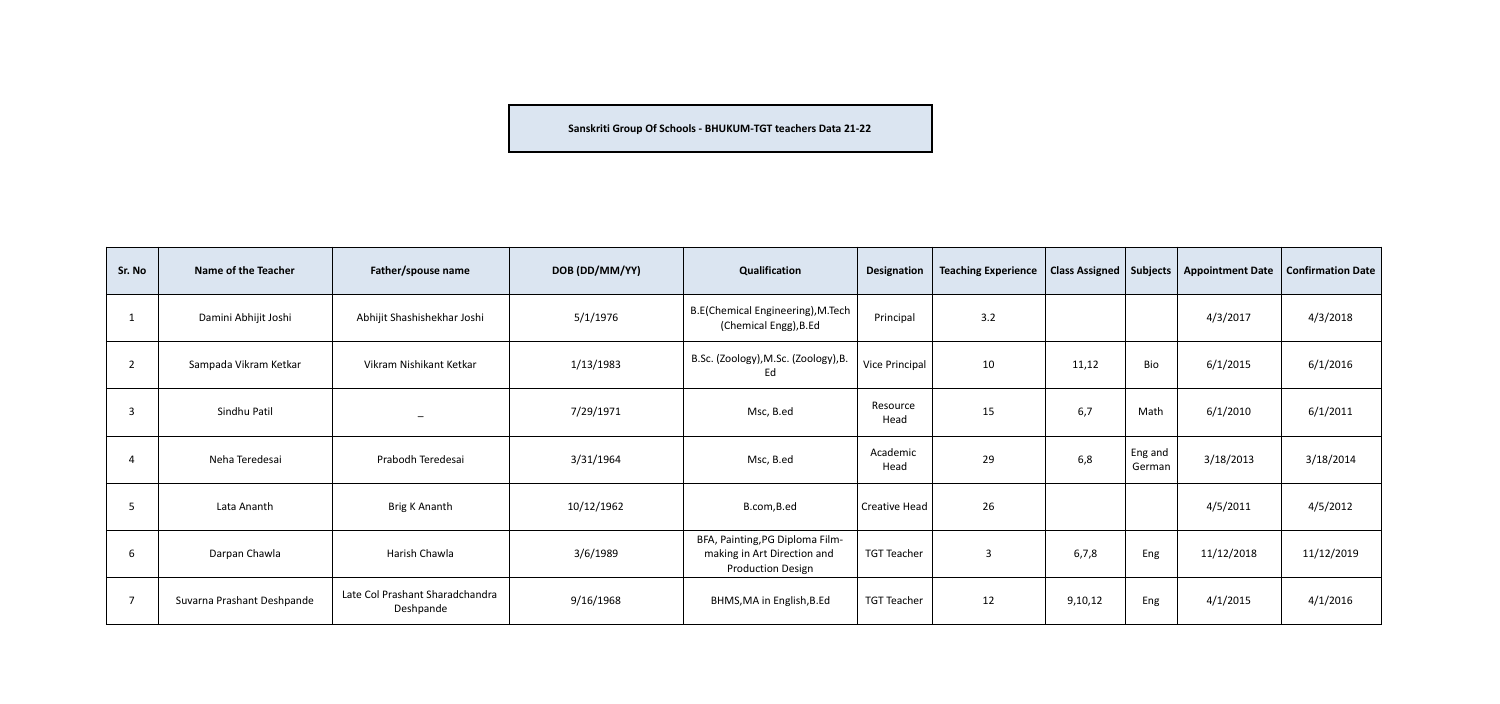| 8  | Shweta Rajendra Singh          | Rajendra Shardul Singh      | 12/30/1977 | B. Com, MA in English, B.Ed                       | <b>TGT Teacher</b> | 13.8           | 7,9,11      | Eng                        | 4/22/2019  | 4/22/2020  |
|----|--------------------------------|-----------------------------|------------|---------------------------------------------------|--------------------|----------------|-------------|----------------------------|------------|------------|
| 9  | Shriya Bakshi                  | Neeraj Bakshi               | 11/11/1982 | B.Com, M.com, B.Ed                                | <b>TGT Teacher</b> | 7.1            | 6, 8, 9, 10 | Marathi<br>and<br>Sanskrit | 11/29/2017 | 11/29/2018 |
| 10 | Yashashree Nandkishor Devdikar | Nandkishor Sitaram Devdikar | 10/26/2020 | B.A.M.A.[Marathi],C1,,B.Ed                        | <b>TGT Teacher</b> | 17             | 9,10        | German                     | 4/2/2018   | 4/2/2019   |
| 11 | Tejaswini Ashutosh Pendharkar  | Ashutosh Ashok Pendharkar   | 5/9/1972   | BSc (Home Science), BEd (Special<br>Education)    | Counsellor         | 25             |             | $\overline{\phantom{m}}$   | 1/2/2019   | 1/2/2020   |
| 12 | Jennifer Rajesh Singh          | Rajesh Ranjit Singh         | 5/20/1980  | B.Sc, B2.2 German                                 | <b>TGT Teacher</b> | $\mathbf{3}$   | 5,7,8,9     | German                     | 4/3/2017   | 4/3/2018   |
| 13 | Mahesh Nagesh Naik             | Nagesh Vishnu Naik          | 10/4/1977  | <b>B.Com, B.Phy Edu</b>                           | PE                 | 7.4            | 9,10,12     | PE                         | 2/1/2015   | 2/1/2014   |
| 14 | Swati Amod Harip               | Dr. Amod Arvind Harip       | 12/8/1970  | B SC. DMLT. B.Ed. MA,D M L T<br>(Pathology), B.Ed | <b>TGT Teacher</b> | 14             | 6,7,8       | Sci                        | 4/2/2019   | 4/2/2020   |
| 15 | Nidhi Tiwari                   | Yogesh Tiwari               | 7/30/1975  | B.Sc.M.Sc. (Botany), B.Ed                         | <b>TGT Teacher</b> | 5 <sup>5</sup> | 9,10,11,12  | Bio                        | 4/2/2018   | 4/2/2019   |
| 16 | NANDKUMAR BABAJI PATIL         | <b>BABAJI SHANKAR PATIL</b> | 9/22/1981  | BA                                                | PE                 | 17.1           | 6,7,8       | PE                         | 8/16/2019  | 8/16/2020  |
| 17 | Vinod Manikrao Ganjare         | SHRI- MANIKRAO GANJARE      | 7/16/1969  | IN INDIAN ARMY                                    | PE                 | 33             | 6,7,8       | PE                         | 10/25/2017 | 10/25/2018 |
| 18 | Neha Bedekar                   | Vasant Bedekar              | 8/12/1984  | <b>B.Sc, M.Sc Biotechnology, B.Ed</b>             | <b>TGT Teacher</b> | 5 <sup>5</sup> | 7,8,10      | Sci and<br>Bio             | 4/1/2015   | 4/1/2016   |
| 19 | Sunil umed Singh valmiki       | Late shri Umed Singh        | 2/22/1973  | <b>NA</b>                                         | Lab Assistant      | 28             |             | Lab<br>Assistant           | 11/1/2016  | 11/1/2015  |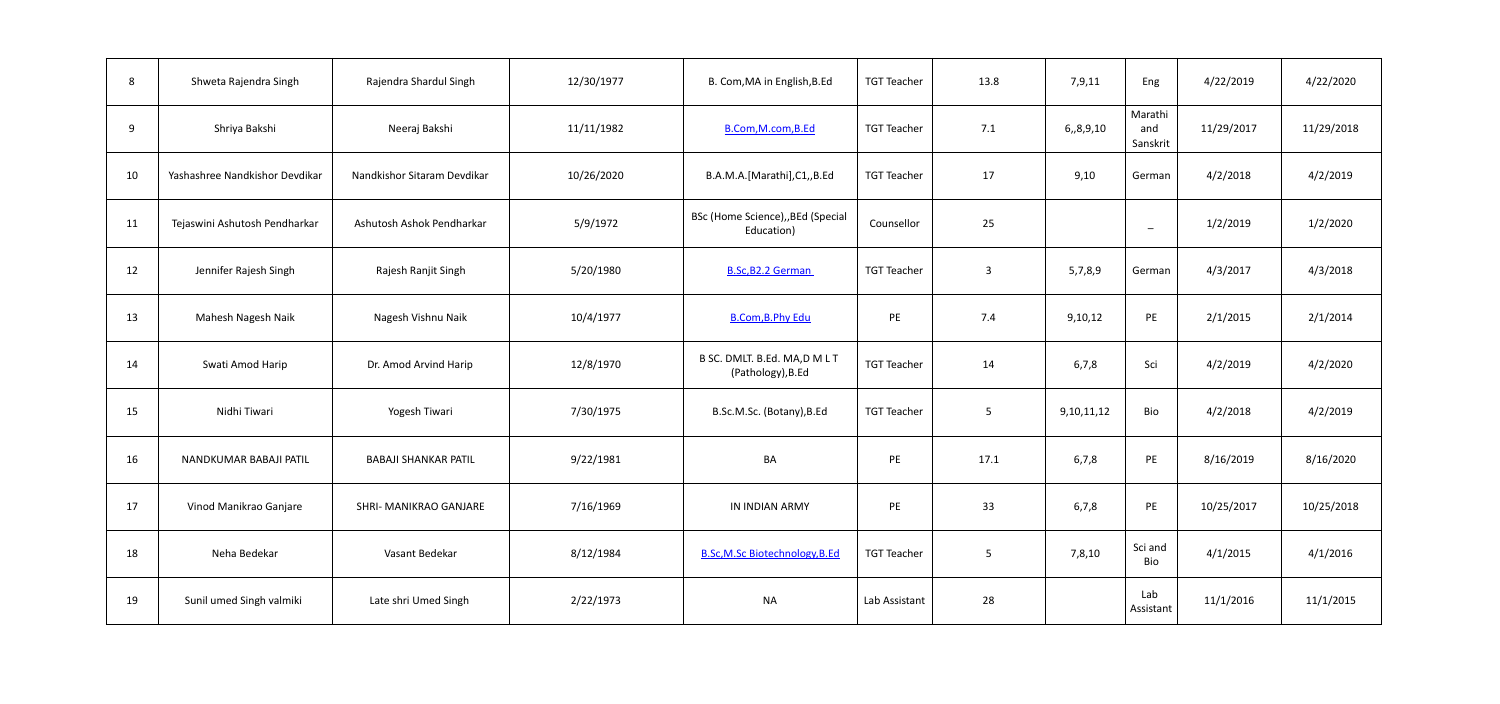| 20 | Pandurang Sakharam Udale   | Sakharam Balu Udale         | 6/1/1965   | <b>NA</b>                                  | <b>TGT Teacher</b> | 34   | 7,8,9                      | PE      | 9/3/2017   | 9/3/2018   |
|----|----------------------------|-----------------------------|------------|--------------------------------------------|--------------------|------|----------------------------|---------|------------|------------|
| 21 | Sandeep Sahebrao Khalkar   | Sahebrao Bandu Khalkar      | 6/2/1978   | B.A,M.A(Hindi),B.Ed                        | <b>TGT Teacher</b> | 13   | 7,8,9                      | HIndi   | 1/3/2017   | 1/3/2018   |
| 22 | Megha Rajesh Bhandare      | Rajesh Sayaji Bhandare      | 8/17/1977  | B.A,B.Ed                                   | <b>TGT Teacher</b> | 11   | 6,7,8                      | Hindi   | 3/18/2019  | 3/18/2020  |
| 23 | Suvidha Gupta              | Kamal Kumar Gupta           | 10/23/1979 | B.Sc, M.Sc(Biochemistry), B.Ed             | <b>TGT Teacher</b> | 9    | 6,7                        | Sci     | 4/1/2019   | 4/1/2020   |
| 24 | Nilkanth Ratan Giri        | Ratan Shankar Giri          | 3/3/1977   | B.A , M.A. Hindi, B.Ed                     | <b>TGT Teacher</b> | 6.3  | 9,10                       | HIndi   | 4/1/2014   | 4/1/2015   |
| 25 | Nitin Vitthal Akotkar      | Vitthal Natthuram Akotkar   | 1/22/1982  | <b>NA</b>                                  | FA                 | 12   |                            | Pottary | 3/18/2019  | 3/18/2020  |
| 26 | Sawant Dipak Harishchandra | SAWANT H B                  | 6/27/1970  | Na                                         | PE                 | 0.5  | 6,7,8                      | PE      | 11/4/2019  | 11/4/2020  |
| 27 | Payal Parag Sonawane       | Parag Shamrao Sonawane      | 8/21/1976  | B.Sc, P.G.-Dietician, B.Ed.                | <b>TGT Teacher</b> | 18   | 6,7,8                      | SST     | 4/1/2019   | 4/1/2020   |
| 28 | Sonali Shivaji Sawant      | Shivaji Raghunath Sawant    | 4/4/1976   | B.A., M.A., B.Ed.In Physical<br>Education  | PE                 | 15   | 9,10,11                    | PE      | 12/13/2009 | 12/13/2010 |
| 29 | ANAGHA RAHUL PHADKE        | <b>RAHUL PHADKE</b>         | 9/3/1974   | B.Sc., M.Sc. (Organic Chemistry), B.<br>ed | <b>TGT Teacher</b> | 19   | 9,10,11,12                 | Chem    | 6/11/2010  | 6/11/2011  |
| 30 | Shaily Nagesh Bhatt        | Nagesh Srikant Bhatta       | 12/23/1975 | B.A, Pursuing Mcom,, B.ed                  | <b>TGT Teacher</b> | 16   | 9,10                       | SST     | 1/7/2010   | 1/7/2009   |
| 31 | Anagha Ware                | Raghavendra Vishwanath Ware | 2/26/1977  | B.Sc., M.C.M.                              | <b>TGT Teacher</b> | 11.6 | 7,8,9,10,11,12   IT and IP |         | 1/1/2018   | 1/1/2019   |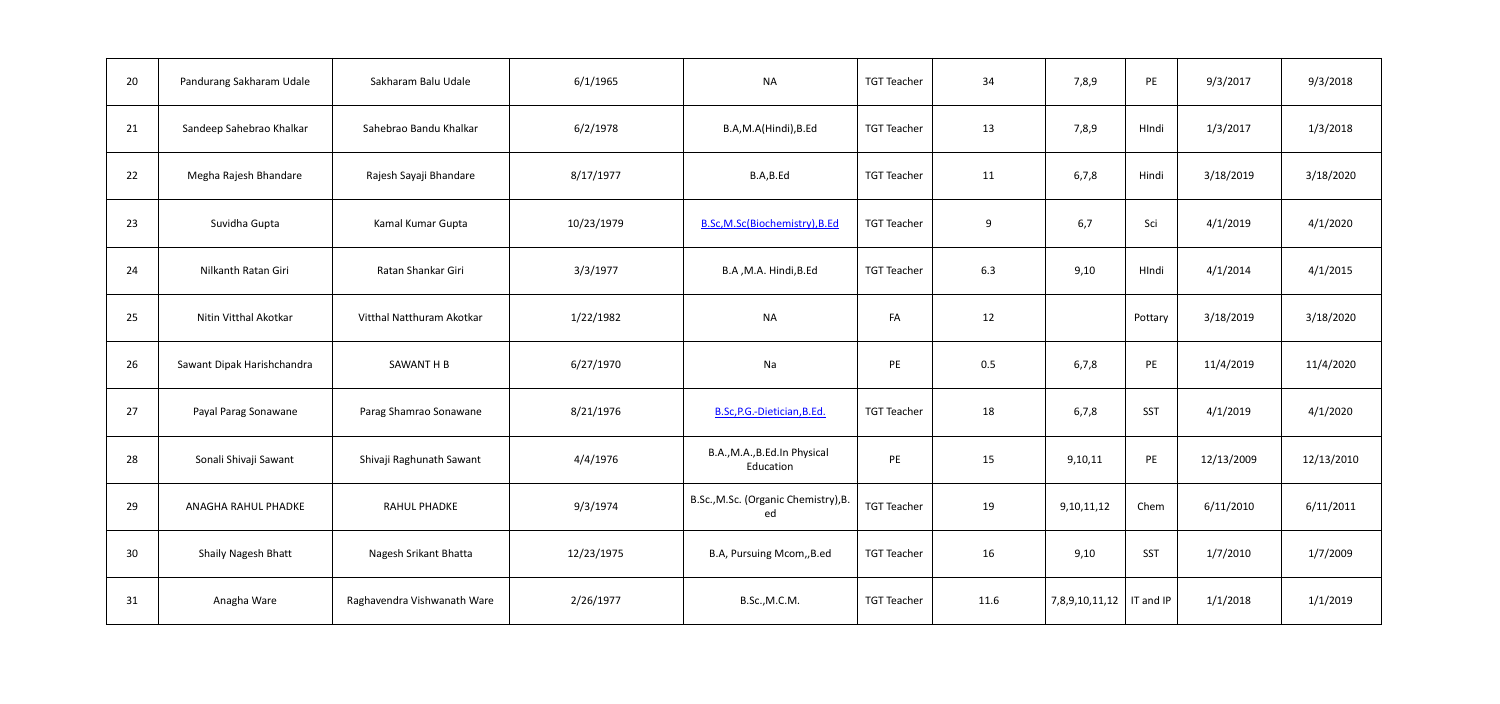| 32 | Mira Mihir Dhond             | Mihir Sadanand Dhond     | 12/18/1984 | B.S.M.S. (Biochemistry and<br>Molecular Biology)                      | <b>TGT Teacher</b> | $\overline{7}$ | 8,9,10        | Sci.<br>Chem,<br>Phy    | 12/9/2019 | 12/9/2020 |
|----|------------------------------|--------------------------|------------|-----------------------------------------------------------------------|--------------------|----------------|---------------|-------------------------|-----------|-----------|
| 33 | <b>MANISHA DINESH NEHETE</b> | DINESH BABURAO NEHETE    | 3/10/1967  | B.Sc, M.Sc. (Physics), B.ed                                           | <b>TGT Teacher</b> | 24             | 9, 10, 11, 12 | Phy                     | 4/15/2014 | 4/15/2015 |
| 34 | Arvind Vasantrao Patole      | Vasantra Wamanrao Patole | 12/6/2020  | Diploma in Business Management                                        | Art                | 6              |               | Music                   | 3/18/2014 | 3/18/2015 |
| 35 | Bhagyashree Mahesh Jadhav    | Mahesh Ganpat Jadhav     | 9/18/1975  | <b>B.Sc , M.Sc Mathematics, B.ed</b>                                  | <b>TGT Teacher</b> | 12             | 10,11,12      | Math                    | 3/18/2019 | 3/18/2020 |
| 36 | <b>SMITA</b>                 | VIDYANAND                | 3/27/1992  | B.Sc.Ed (PCM), B.ed                                                   | <b>TGT Teacher</b> | $\overline{4}$ | 6,7,9         | Math                    | 4/2/2018  | 4/2/2019  |
| 37 | Shivani Girish Jalan         | Girish Govind Jalan      | 7/8/1986   | B.F.T. (Foreign Trade), B.ed                                          | <b>TGT Teacher</b> | 3.9            | 6, 8          | Math and<br>SST         | 8/1/2018  | 8/1/2019  |
| 38 | ASHISH STEPHAN SUNDERRAJ     | SUNDERRAJ                | 11/13/1989 | BCA, MCA                                                              | <b>TGTand PA</b>   | 6              | 6,7,8         | $\mathsf{I}\mathsf{T}$  | 5/11/2020 | <b>NA</b> |
| 39 | Vrushali Gohad               | Prakash Gohad            |            |                                                                       | FA                 | 4              | 8,9,10        | Art                     | 4/3/2017  | 4/3/2018  |
| 40 | Sreelakshmi Chandran         | Pramod Padmanabha Pillai | 1/17/1985  | B.Sc. Chemistry, M.Sc. Applied<br>Chemistry, B.Ed (Physical Sciences) | <b>TGT Teacher</b> | $\mathbf{1}$   | 6, 9, 10      | Eng, Sci<br>and<br>Chem | 5/11/2020 | <b>NA</b> |
| 41 | Kanchan Rajput               | Siddharth Rajput         | 10/3/1975  | B.A,M.A (Public Administration), M.<br>A(French), B.Ed/N.E.T          | <b>TGT Teacher</b> | 12             | 7,8,10        | SST and<br>Eng          | 5/11/2020 | <b>NA</b> |
| 42 | <b>BAISAKHI MUKHERJEE</b>    | JOYDEEP MUKHERJEE        | 5/4/1986   | B.A. ENG(HONS.), M.A. ENGLISH, B.<br>ED                               | <b>TGT Teacher</b> | 7.3            | 9,10          | Eng and<br>SST          | 5/11/2020 | <b>NA</b> |
| 43 | <b>Bhavna Bhise</b>          | Ganesh Babanrao Kale     | 10/8/1983  | B.A.M.A.(Hindi), B.Ed.                                                | <b>TGT Teacher</b> | 12             | 6,8           | HIndi                   | 5/11/2020 | <b>NA</b> |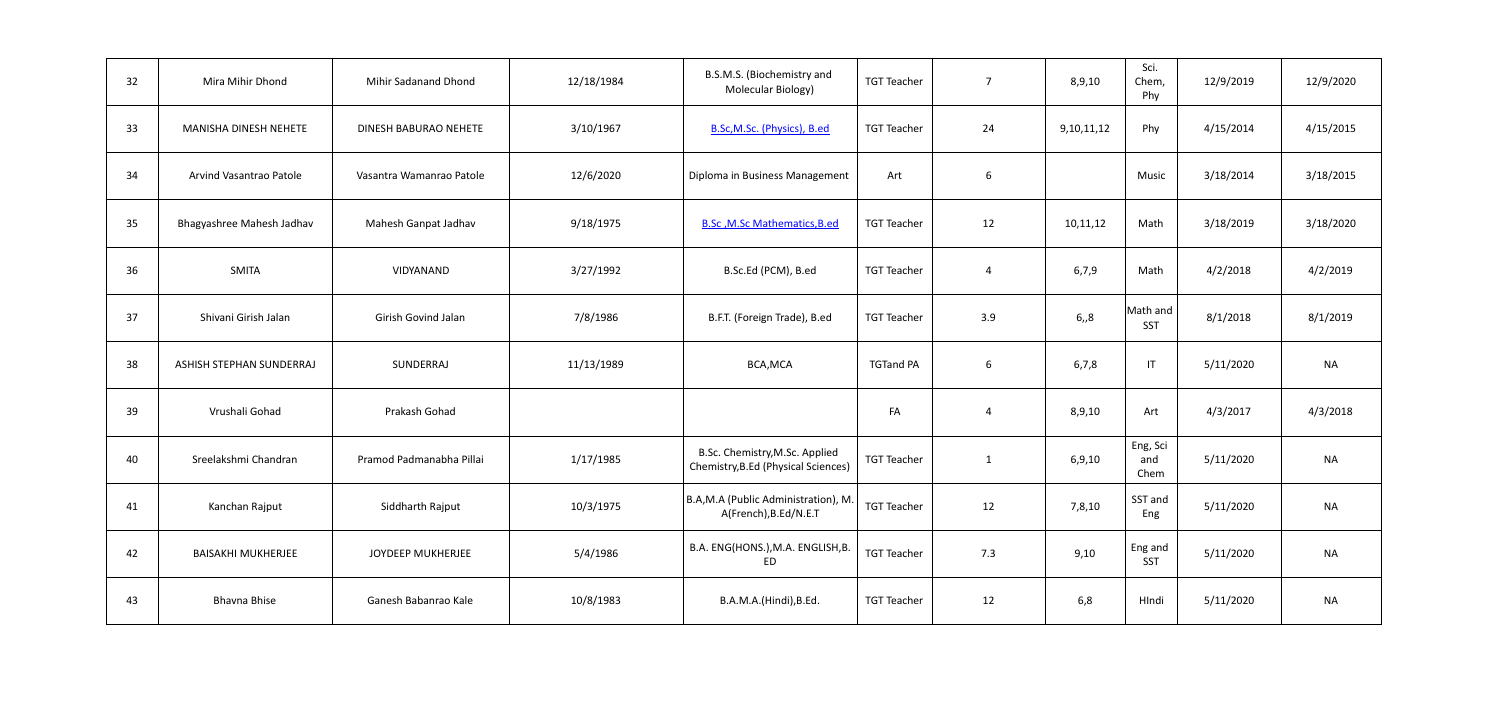| 44 | <b>ADITI PRAVIN LIPARE</b> | PRAVIN VASANT LIPARE           | 1/4/1973   | B.Sc.B.Ed.                                                                     | <b>TGT Teacher</b> | $\overline{7}$ | 6,7,8           | Math                       | 5/11/2020 | <b>NA</b> |
|----|----------------------------|--------------------------------|------------|--------------------------------------------------------------------------------|--------------------|----------------|-----------------|----------------------------|-----------|-----------|
| 45 | Sushmita Goswami Mukherjee | Pritam Mukherjee               | 10/18/1979 | B.Sc, M.Sc (Biotechnology), B.Ed                                               | <b>TGT Teacher</b> | $\mathbf{1}$   | 7,8,10          | Eng                        | 5/11/2020 | <b>NA</b> |
| 46 | PALLAVI SHAH               | SATYAJEET CHANDRAKANT SHAH     | 10/3/1984  | B.Sc,B,Ed                                                                      | <b>TGT Teacher</b> | 11             | 9,10            | Math                       | 5/11/2020 | <b>NA</b> |
| 47 | Rajeswari Bagchi           | SOUMYENDU BAGCHI               | 6/25/1984  | BSW, MSW, B.Ed                                                                 | <b>TGT Teacher</b> | $\overline{7}$ | 6,7,8           | SST                        | 5/11/2020 | <b>NA</b> |
| 48 | Tejas Uday Nitsure         | <b>Uday Anant Nitsure</b>      | 4/3/1988   | <b>B.Com</b>                                                                   | PA                 | 2.5            |                 | Dance                      | 5/11/2020 | <b>NA</b> |
| 49 | Shital Divakar             | Onkar Umakant Deshmukh         | 8/4/1989   | BA, MA(Sanskrit), B.ed                                                         | <b>TGT Teacher</b> | 9              | 6,7,8           | Marathi<br>and<br>Sanskrit | 4/1/2021  | <b>NA</b> |
| 50 | Adita Lonkar               | <b>ABHIJEET LONKAR</b>         | 9/20/1973  | B.A, MA, B.ed                                                                  | <b>TGT Teacher</b> | 10             | 6,7             | Marathi                    | 4/1/2021  | <b>NA</b> |
| 51 | Monica Desai               | Manan Rameshchandra Desai      | 8/24/1972  | BA(Psychology), B.ed(Eng and<br>History)                                       | <b>TGT Teacher</b> | 14             | 6,7             | Eng and<br>SST             | 4/1/2021  | <b>NA</b> |
| 52 | Nalini Tupe                | Nitin Sukhadeo Tupe            | 7/8/1976   | Bsc(Microbiology), Msc<br>(Microbiology), B.ed (Science,<br>Maths)             | <b>TGT Teacher</b> | $\overline{7}$ | $6\phantom{1}6$ | Sci                        | 4/1/2021  | <b>NA</b> |
| 53 | Namita Gupta               | Vibhor Gupta                   | 6/14/1984  | B.com, MA(Hindi), B.ed(Hindi and<br>SST)                                       | <b>TGT Teacher</b> | 10             | 6,7,8           | Hindi                      | 4/1/2021  | <b>NA</b> |
| 54 | Pradnya Chaudhari          | Chandrashekhar Popat Chaudhari | 7/1/1996   | BA(English Literature), MA(English<br>Literature), B.ed (Eng and SST)          | <b>TGT Teacher</b> | $\overline{2}$ | 6,7             | Eng,SST                    | 4/1/2021  | <b>NA</b> |
| 55 | AISHWARYA DHANKHAR         | <b>Dhruv Dhankhar</b>          | 12/12/1992 | BSc(Botany), Msc(Botany), B.ed<br>(English and Life science) Mphil<br>(Botany) | <b>TGT Teacher</b> | $\overline{3}$ | 8,9,10          | Sci and<br>Bio             | 4/1/2021  | <b>NA</b> |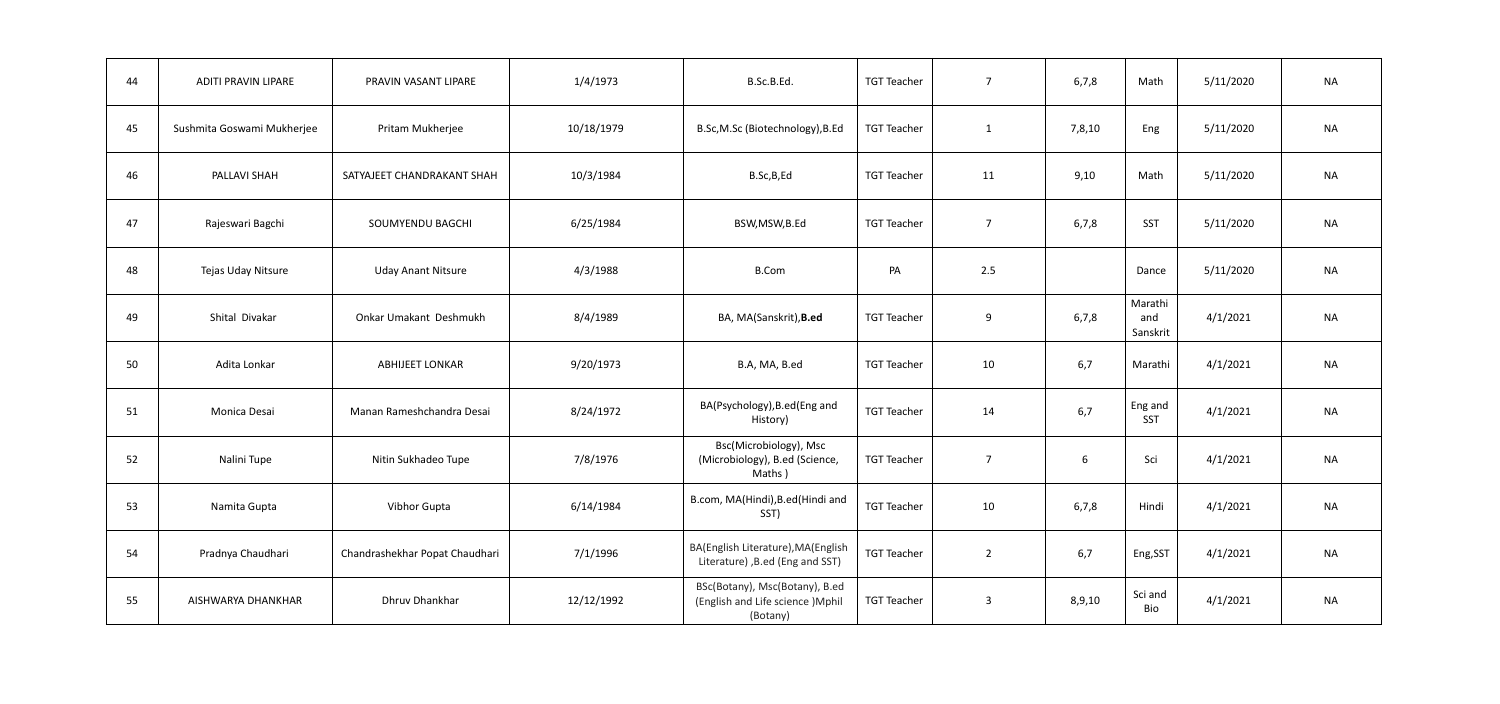| 56 | Sweety Kaur               | Manjeet Singh                | 10/1/1987  | BE (Computers), B.ed (Math, IT, Sci)                 | TGT Teacher        | 4.5                                   | 6,7,8   | IT and<br>Math | 4/1/2021 | <b>NA</b> |
|----|---------------------------|------------------------------|------------|------------------------------------------------------|--------------------|---------------------------------------|---------|----------------|----------|-----------|
| 57 | Ritu Sharma               | Prakhar Sharma               | 9/8/1988   | Bsc Math and Computer and MCA,<br>B.ed(Math and sci) | <b>TGT Teacher</b> | 2yrs in School and<br>6yrs in Classes | 6,7     | Math           | 4/1/2021 | <b>NA</b> |
| 58 | <b>Pubali Dutta</b>       | Partha Dutta                 | 8/21/1995  | English honrs, Pursuing B.ed(Eng,<br>History, Geo)   | <b>TGT Teacher</b> | 1.4                                   | 6,7     | SST and<br>Eng | 6/1/2021 | <b>NA</b> |
| 59 | Smita Sandeep Jategaonkar | Sandeep Madhukar Jategaonkar | 8/4/1980   | GD ART DIPLOMA, MFA                                  | FA                 | 5                                     | 6,7     | Art            | 6/1/2021 | <b>NA</b> |
| 60 | Swapna Joshi              | Mr. Rahul Shrikrishna Joshi  | 12/26/1986 | Bsc, B.ed(German, math and Sci),<br>MCM, German C1   | <b>TGT Teacher</b> | 10                                    | 5,6,7,8 | German         | 6/1/2021 | <b>NA</b> |
| 61 | Reena Jain                | Sunil Jain                   | 9/11/1981  | B.com, M.com B.ed                                    | <b>TGT Teacher</b> | $\overline{3}$                        |         | SST            | 6/1/2021 | <b>NA</b> |
| 62 | Namrata Bhilare           |                              | 4/2/1978   | B.com B.ed (Hindi)                                   | <b>TGT Teacher</b> | 11                                    | 6,7     | HIndi          | 6/1/2021 | <b>NA</b> |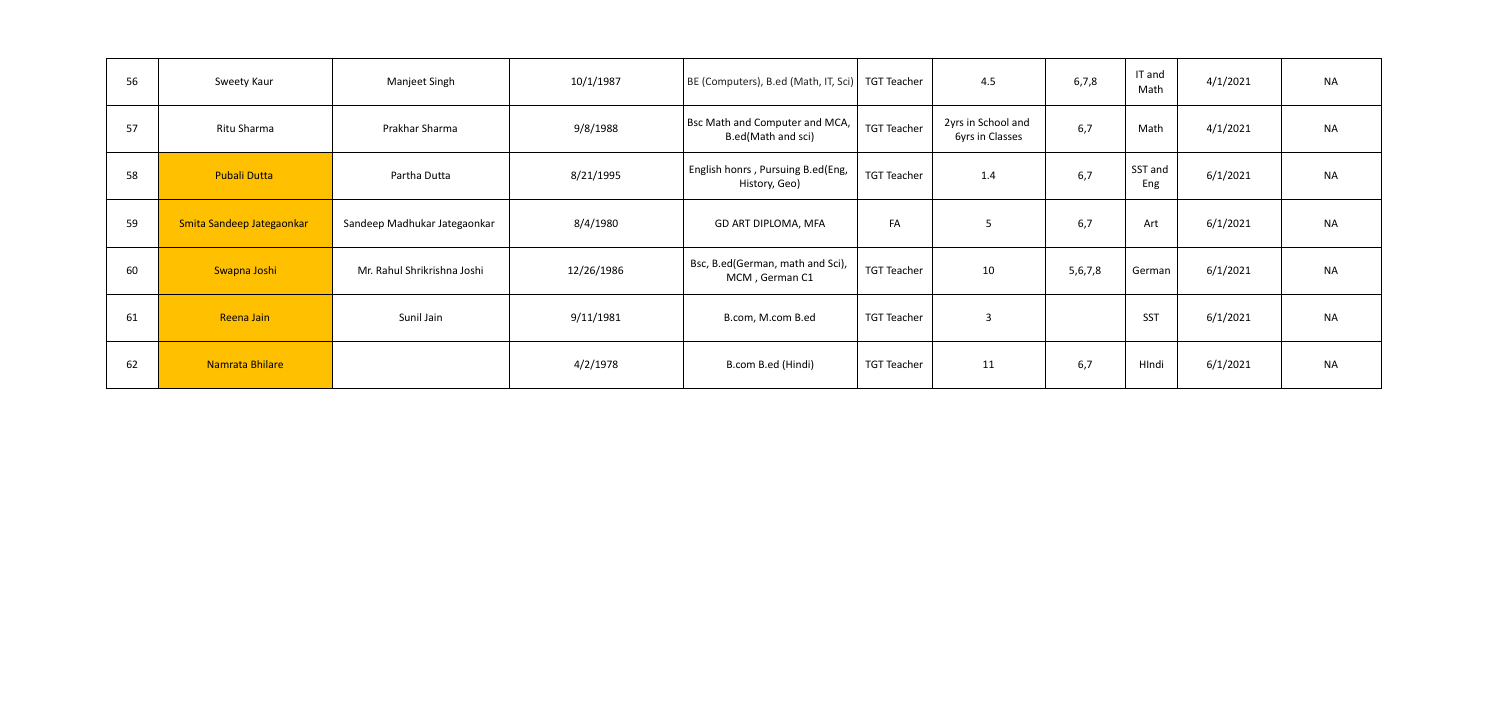## **Sanskriti Group Of Schools - BHUKUM-PRT teachers Data 21-22**

| Sr. No         | Name of the Teacher         | Father/spouse name            | <b>DOB</b><br>(DD/MM/YY) | Qualification                   | <b>Designation</b> | <b>Teaching</b><br><b>Experience</b> | <b>Class</b><br><b>Assigned</b> | <b>Subjects</b>              | Appointment<br>Date | Confirmation<br>Date |
|----------------|-----------------------------|-------------------------------|--------------------------|---------------------------------|--------------------|--------------------------------------|---------------------------------|------------------------------|---------------------|----------------------|
| 1              | Minal Roy                   |                               | 7/8/1962                 | B.Com, MBA, B.ed                | PRT-HM             | 8                                    |                                 |                              | 6/2/2014            | 6/2/2015             |
| -2             | Anuradha Mohan              | V Mohan                       | 12/27/1963               | B.Sc, M.A, B.ed                 | PRT Teacher        | 24                                   | 5                               | Math, EVS, and GK            | 4/1/2015            | 4/1/2016             |
| 3              | Pallavi Raju Palagiri       | P Srinivas                    | 9/12/1995                | <b>B.Sc, Msc, Pursuing B.ed</b> | PRT Teacher        | 1.2                                  | 3,4                             | Eng and GK                   | 4/1/2019            | 4/1/2020             |
| 4              | Manisha Shrikrishna Agarkar | Shrikrishna Madhukhar Agarkar | 8/24/1961                | BA, MA, B.ed                    | PRT Teacher        | 14                                   | 4,5                             | Marathi                      | 4/1/2019            | 4/1/2020             |
| -5             | Swati Saket Kumar           | Saket Kumar                   | 6/28/1980                | B.A, MA, B.ed                   | <b>PRT Teacher</b> | 4.6                                  | 1                               | Math, EVS, GK, JT, Story Tel | 4/1/2019            | 4/1/2020             |
| 6              | Jui Kapil Shrikhande        | Kapil Satish Shrikhande       | 11/16/1980               | B.A (English), MA, B.ed         | PRT Teacher        | $\overline{7}$                       | 3,4                             | Eng and GK                   | 6/1/2018            | 6/1/2017             |
| $\overline{7}$ | Raagini Deoley              | Mr. Sudhakar Deoley           | 5/30/1996                | B.mus(Music), MA                | PA                 | 0.8                                  | 1,3,4,5                         | Music                        | 9/16/2019           | 9/16/2020            |
| 8              | Radhika Sujitkumar Roy      | Sujitkumar Roy                | 1/2/1980                 | BE, MBA, B.ed                   | PRT Teacher        | 5                                    | 5                               | Math, GK                     | 4/1/2017            | 4/1/2018             |
| 9              | Rasika Uttam Hirve          | Uttam Keru Hirve              | 6/3/1992                 | B.SC, Msc, B.ed                 | PRT Teacher        | 2.5                                  | $\mathbf{1}$                    | Math, EVS, GK, JT, Story Tel | 1/2/2018            | 1/2/2019             |
| 10             | Nivedita Mittal             | <b>Ashish Mittal</b>          | 3/12/1986                | B.A, B.ed                       | PA                 | $\mathbf{1}$                         | 2,3,5                           | Dance                        | 12/7/2019           | 12/7/2020            |
| 11             | Priyanka Kiran Jamkhindikar | Kiran Dattatraya Jamkhindikar | 4/26/1980                | B.A. (B.D.P.), B.ed             | PRT Teacher        | 9                                    | $\overline{2}$                  | Math, EVS, GK, JT, Story Tel | 4/3/2017            | 4/3/2018             |
| 12             | Aasma Umar Tamboli          | Imran AbdulSattar Tamboli.    | 1/2/1988                 | B.Sc., MA, B.ed                 | PRT Teacher        | 9                                    | 3                               | Math, EVS, GK                | 4/15/2019           | 4/15/2020            |
| 13             | Antara chandramani sirsat   | CHANDRAMANI LAXMANROW SIRSAT  | 12/13/1987               | BA, INDIAN CLASSICAL MUSIC      | PA                 | 5.4                                  | 2,3,5                           | Music                        | 3/22/2017           | 3/22/2016            |
| 14             | Mukund Laxman Jadhav        | LAXMAN FAKIRA JADHAV          | 5/9/1985                 | B.Com, B.P.Ed                   | PE                 | 8.3                                  | 1, 2, 3, 4                      | PE                           | 4/1/2016            | 4/1/2017             |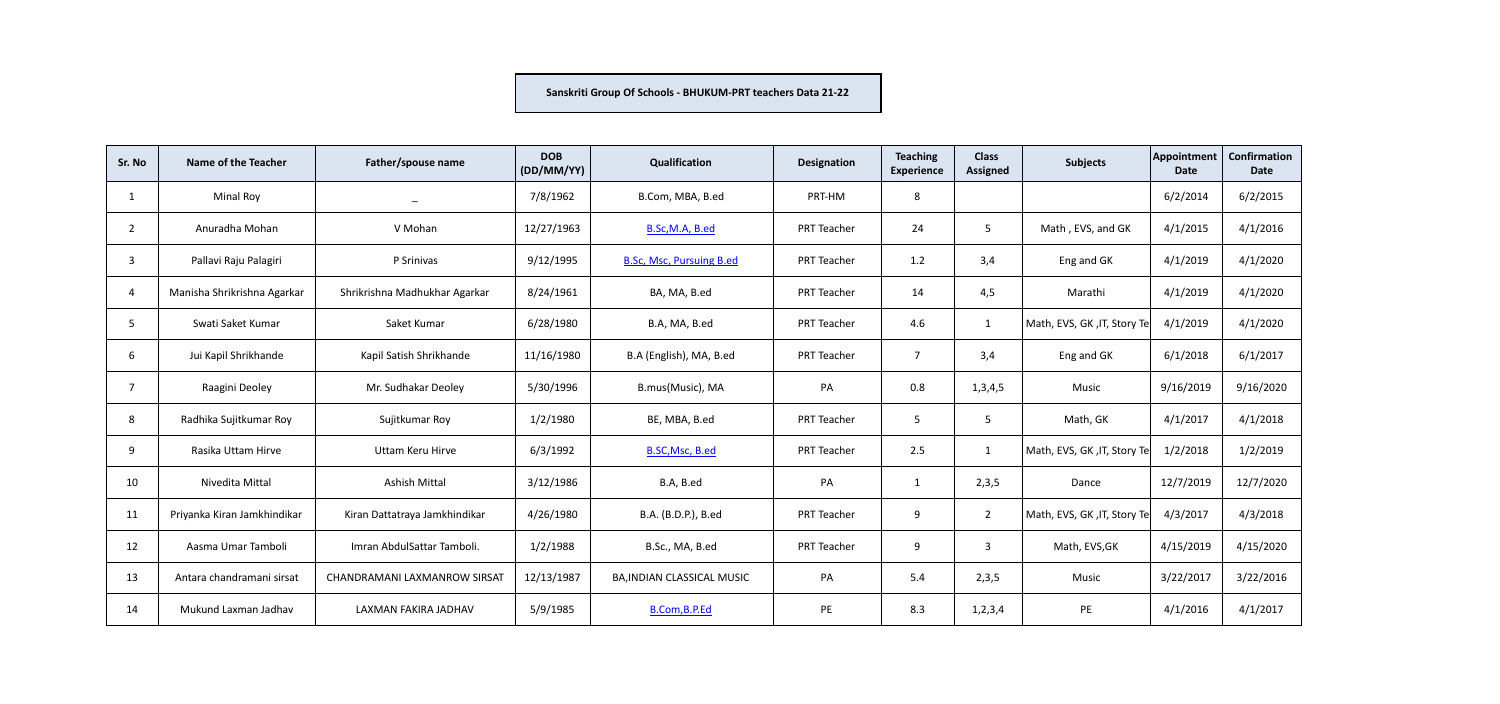| 15 | Manisha Nilesh Manchalkar   | Nilesh Anil Manchalkar       | 8/28/1980  | <b>B.A., B.ed</b>                                       | PRT Teacher | 9.3             | $\overline{2}$ | Math, EVS, GK, JT, Story Te  | 4/2/2017   | 4/2/2018   |
|----|-----------------------------|------------------------------|------------|---------------------------------------------------------|-------------|-----------------|----------------|------------------------------|------------|------------|
| 16 | Prajakti Saurabh Chitre     | Sauarbh Arvind Chitre        | 1/1/1978   | B.E - BioMedical, B.ed                                  | PRT Teacher | 4.3             | 5              | Math, GK, IT                 | 4/1/2016   | 4/1/2017   |
| 17 | SOWMYA                      | Sudheendra.P.H               | 2/24/1989  | B.B.M, Mcom, B.ed                                       | PRT Teacher | 10              | $2,3,4$ and 4  | Shloka and Math              | 10/16/2016 | 10/16/2017 |
| 18 | Yogita tushar mankar        | Tushar dattatraya mankar     | 9/26/1990  | G.D.ARTS, A.T.D,                                        | FA          | 5               | 1, 2, 3, 4     | FA                           | 11/12/2018 | 11/12/2019 |
| 19 | Nikhil Prabhakar Sahembekar | Prabhakar Baliram Sahembekar | 4/28/1991  | 12th                                                    | PE          | $\overline{3}$  | 1,4,5          | Music                        | 10/1/2019  | 10/1/2020  |
| 20 | Rumi Das                    | Raja Abraham                 | 12/4/1977  | <b>B.Com, Mcom, B.ed</b>                                | PRT Teacher | 12              | 4              | Evs and GK                   | 6/1/2018   | 6/1/2019   |
| 21 | Dipti Anil Dongare          | Anil Shankar Dongare         | 9/23/1982  | B.Sc, B.ed                                              | PRT Teacher | 6.3             | 2,3            | Hindi and Marathi            | 1/4/2015   | 1/4/2016   |
| 22 | Bhagyashree Sukhadev Chavan | SUkhavdev chavan             | 3/11/1993  | BA, MA, B.ed                                            | PRT Teacher | $\overline{3}$  | 1              | Hindi and Marathi            | 6/12/2017  | 6/12/2018  |
| 23 | Maitreyi Yogesh Page        | Yogesh Anant Page            | 9/26/1981  | B.A., MA, Art Teacher Diploma                           | FA          | 9.8             | 1,2            | FA                           | 4/1/2019   | 4/1/2020   |
| 24 | Prajakta Sunil Kulkarni     | Sunil Govind Kulkarni        | 4/24/1973  | B.Sc, B.Lib Sc & M.Lib & Inf.Sc                         | PRT Teacher | 12              | 1,2            | Marathi                      | 6/12/2019  | 6/12/2020  |
| 25 | Shikha Sharma               | Pankaj Sharma                | 7/18/1982  | BSc BEd (integrated ), Msc (Botany)                     | PRT Teacher | 6               | 5              | EVS and GK                   | 4/1/2019   | 4/1/2020   |
| 26 | Reena Deepak Bora           | Deepak bora                  | 3/24/1977  | BA, B.ed                                                | PRT Teacher | 8               | $\overline{2}$ | Math, EVS, GK, JT, Story Tel | 1/1/2013   | 1/1/2014   |
| 27 | Payel Biswas                | Dr. Saikat Sengupta          | 1/24/1981  | BA, MA, TTC, Mphil                                      | PRT Teacher | 6.2             | 5              | Eng, EVS, GK                 | 4/1/2019   | 4/1/2020   |
| 28 | Shilpa Shaligram Mahulkar   | Shaligram Kelaji Mahulkar    | 3/30/1982  | B.A. (Hindi) (History), M.A. (Hindi)<br>(History), B.ed | PRT Teacher | 5               | $\overline{2}$ | Hindi and Marathi            | 4/2/2019   | 4/2/2020   |
| 29 | Megha Hemant Pandit         | <b>Mahesh Hemant Pandit</b>  | 11/30/1986 | B.A, MA, B.ed                                           | PRT Teacher | 11              | 3,4            | Hindi                        | 6/3/2019   | 6/3/2020   |
| 30 | Toshina Srivastava          | Nitish Mohan                 | 10/21/1992 | BA, MA (English), B.ed                                  | PRT Teacher | 2.5             | 3,4            | Eng, Evs, GK                 | 9/17/2018  | 9/17/2019  |
| 31 | Trupti Rahul Paturkar       | RAHUL SHANTARAM PATURKAR     | 9/23/1988  | <b>B.Com, B.Ped</b>                                     | PE          | 10              | 1,2,3,4,5      | PE                           | 4/10/2018  | 4/10/2019  |
| 32 | Tanuja Rahul Vaidya         | Rahul Anil Vaidya            | 1/6/1977   | B.Com, B.ed                                             | PRT Teacher | $5\phantom{.0}$ | 5              | Eng, GK                      | 4/29/2015  | 4/29/2016  |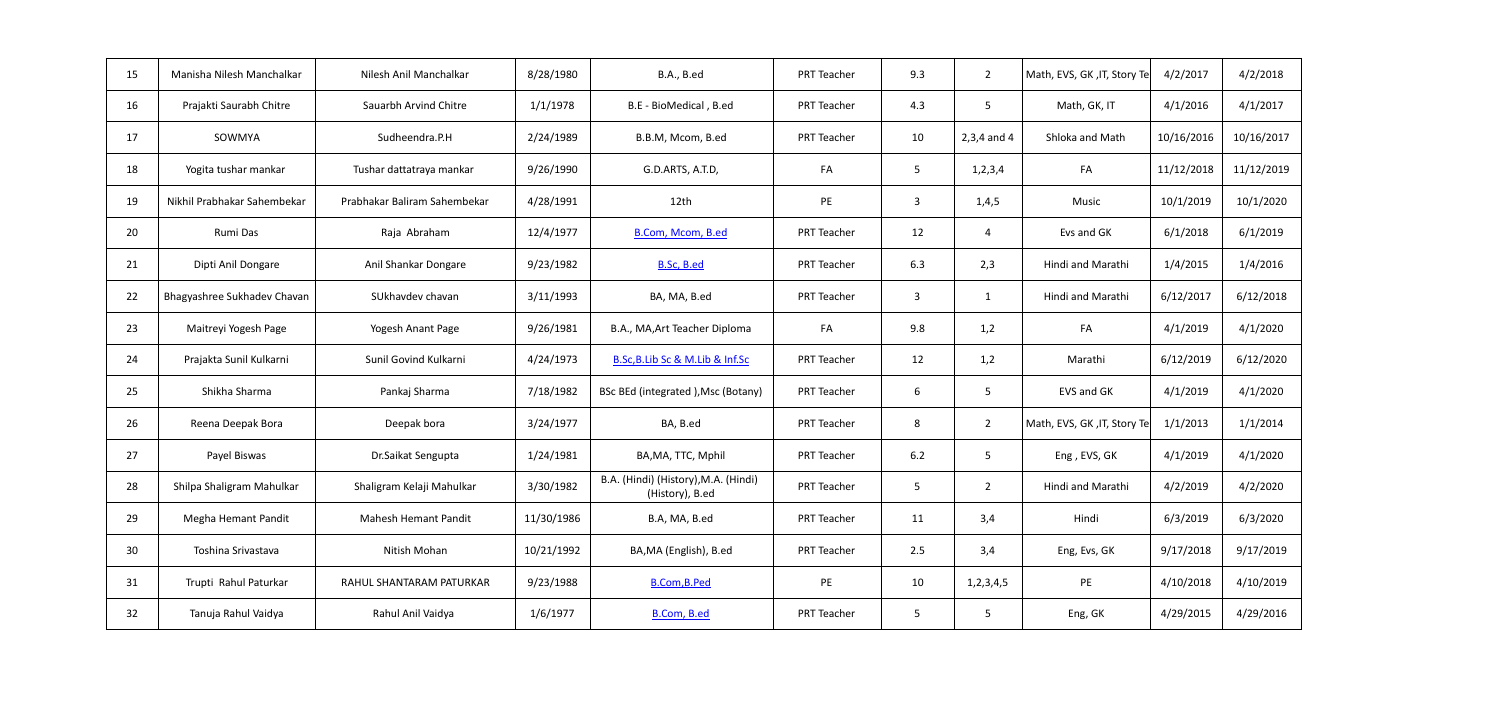| 33 | Chaitali Bhupendra Gathani    | Kalbe Mustafa            | 2/16/1991  | B.ComM.Com (Accounts and Tax), B.<br><u>ed</u>                         | PRT Teacher        | 4.3                         | 3,4            | Math, IT                                | 1/2/2020   | 1/2/2021   |
|----|-------------------------------|--------------------------|------------|------------------------------------------------------------------------|--------------------|-----------------------------|----------------|-----------------------------------------|------------|------------|
| 34 | Vishakha Avinash Gulgule      | Avinash K Gulgule        | 3/2/1993   | B.A,M.A Clinical Psychology                                            | Counsellor         | 1.7                         | 5              | Activity                                | 11/12/2018 | 11/12/2019 |
| 35 | Deepa Tomar                   | Subodhsingh Bhadouria    | 9/19/1987  | BA, D.ed                                                               | PRT Teacher        | 10.6                        | 5              | Eng, GK                                 | 4/1/2019   | 4/1/2020   |
| 36 | Himani Thakur                 | Pankaj Dodh              | 8/1/1987   | B.A,M.A Hindi, B.ed                                                    | PRT Teacher        | $\overline{a}$              | 5              | Hindi                                   | 1/2/2018   | 1/2/2019   |
| 37 | Sandeep Kaur                  | <b>Harprit Singh</b>     | 9/12/1983  | B.A, MA, B.ed                                                          | PRT Teacher        | 5                           | 4              | Hindi                                   | 4/3/2017   | 4/3/2018   |
| 38 | Rajshree Sachin Sonar         | Sachin Surykant Sonar    | 7/29/1981  | B.A,M.A (Marathi), B.ed                                                | PRT Teacher        | 12                          | 2,3            | <b>Hindi and Marathi</b>                | 6/2/2017   | 6/2/2018   |
| 39 | Mohini Sandeep Zarekar        | Sandeep Eknath Zarekar   | 2/15/1989  | BA, MA Eng, D.ed, B,ed 1styr                                           | PRT Teacher        | 10                          | $\overline{2}$ | Math, EVS, GK, JT, Story Tel            | 3/17/2017  | 3/17/2018  |
| 40 | Shweta Vishwamohan Iyer       | Vishwamohan Gopal Iyer   | 20/07/1988 | <b>B.Sc, M.Sc (Analytical Chemistry), B.</b><br>$ed$                   | PRT Teacher        | 5.5                         | 3,4            | Math                                    | 04/07/2020 | 04/07/2021 |
| 41 | Aditi Kulkarni                | Ishan Satish Kulkarni    | 6/11/1991  | B.com, M.com, B.ed                                                     | PRT Teacher        | 4.6                         | $\overline{3}$ | Math, EVS,                              | 05/10/2020 | 05/10/2021 |
| 42 | Sonali Bhogale                | Prashant Bhogale         | 12/30/1985 | B.E, B.ed                                                              | <b>PRT Teacher</b> | 8                           | 3              | Eng, Math, GK                           | 4/11/2018  | 4/11/2019  |
| 43 | Meenaxi Agnihotri             | Ashish Agnihotri         | 8/1/1982   | BA, MA, B.ed                                                           | PRT Teacher        | $\overline{3}$              | 5              | Sanskrit and Hindi                      | 11/05/2020 | <b>NA</b>  |
| 44 | Manoj Haribhau Rasane         | Haribhau Rajaram Rasane  | 9/22/1973  | GD Art, Dip-A-Ed                                                       | FA                 | 8                           | 4,5            | FA                                      | 08/06/2020 | <b>NA</b>  |
| 45 | Renu Singh                    | Rajiv Kumar Singh        | 4/28/1986  | BA, MA, B.ed                                                           | PRT Teacher        | 6                           | $\mathbf{1}$   | Math, EVS, GK, IT, Story Te 11/05/2020  |            | <b>NA</b>  |
| 46 | Smita Mangesh Aglawe          | MANGESH JAGANNATH AGLAWE | 9/13/1985  | B.com, M.com, B.ed                                                     | PRT Teacher        | $\overline{3}$              | $\mathbf{1}$   | Math, EVS, GK, IT, Story Te 11/05/2020  |            | <b>NA</b>  |
| 47 | Seema Ajay Tenany             | Ajay Tenany              | 8/6/1974   | Bsc, Msc, B.ed                                                         | PRT Teacher        | 9                           | 1              | Math, EVS, GK, IT, Story Te 11/05/2020  |            | <b>NA</b>  |
| 48 | kanak lata singh              | Rajiv Ranjan Singh       | 4/3/1990   | Bsc, Msc, B.ed                                                         | PRT Teacher        | 1.8                         | $\overline{2}$ | 11/05/2020 Math, EVS, GK , IT, Story Te |            | <b>NA</b>  |
| 49 | <b>ISHWARI PUNEET SABHLOK</b> | PUNEET NAVEEN SABHLOK    | 9/13/1987  | B.com, ECCD, Pursuing D.ed                                             | PRT Teacher        | $6\overline{6}$             | $\mathbf{1}$   | Math, EVS, GK, IT, Story Te 11/05/2020  |            | <b>NA</b>  |
| 50 | Mansi Mehta                   | Kashyap Kishor Mehta     | 8/11/1983  | BA (Sociology), B.ed(English,<br>Geography, History ), M.Ed (pursuing) | PRT Teacher        | 8-9yrs PP and<br>1yr in PRT | $\mathbf{1}$   | Math, EVS, GK , IT, Story Te 01/04/2021 |            | <b>NA</b>  |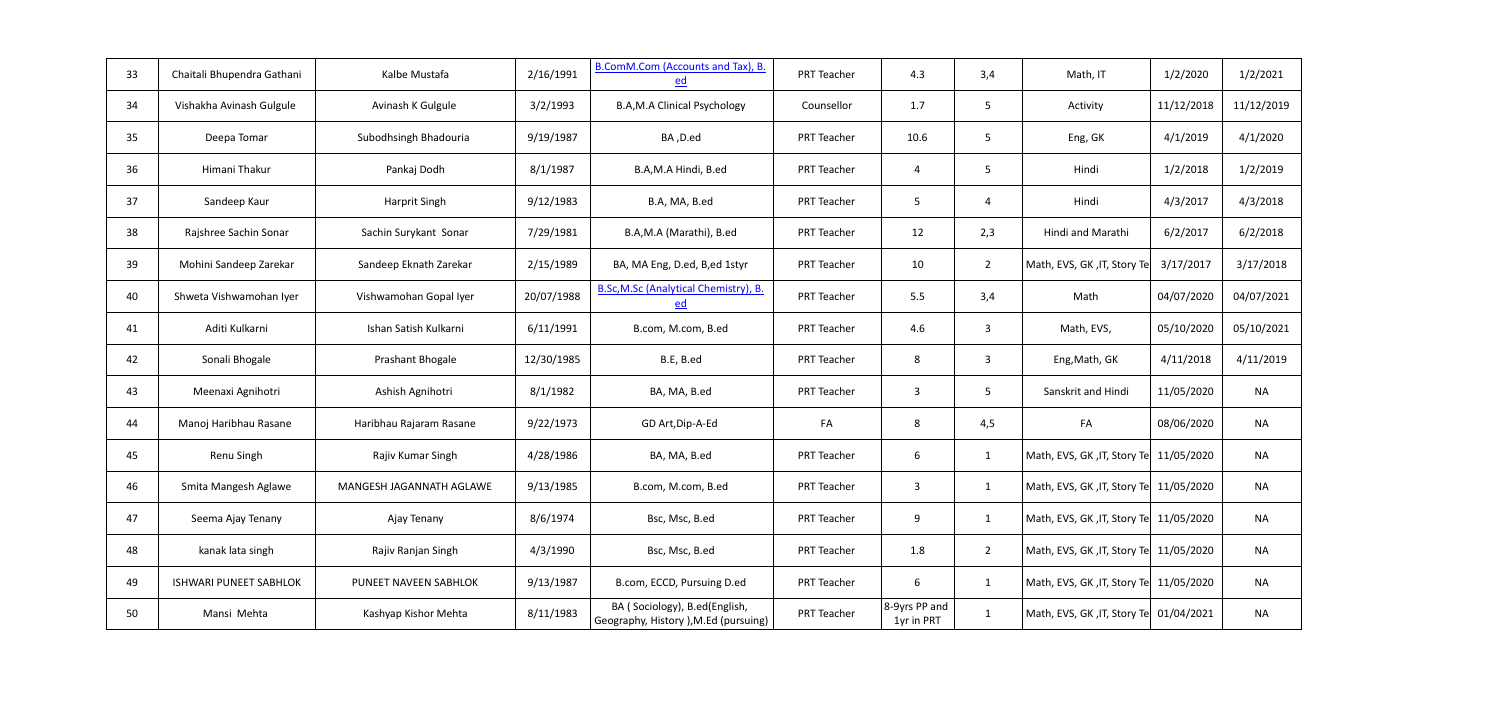| 51 | SMITA BALIKONDWAR      | Ashok Gangadhar Balikondwar | 3/1/1980   | Bsc(Chemistry, Botany,<br>Environmental Science), B.ed                | PRT Teacher        | 10yrs                                    | $3$ to 5           | IT, EVS                                | 01/04/2021 | <b>NA</b> |
|----|------------------------|-----------------------------|------------|-----------------------------------------------------------------------|--------------------|------------------------------------------|--------------------|----------------------------------------|------------|-----------|
| 52 | Mayuri Yardi           | Swanand Vikas Yardi         | 11/16/1986 | Bsc(Physics, computer, Maths), MCA,<br>Pursuing B.ed 1st yr (Eng)     | PRT Teacher        | 3.5yrs                                   | $2$ to $4$ , $3,1$ | Marathi, Math, Shloka                  | 01/04/2021 | <b>NA</b> |
| 53 | Nilambari Powar        | Indrajeet Manikrao Powar    | 10/14/1978 | Bsc(Maths, Statistics, Physics), MCA,<br>B.ed(Sci and Math)           | PRT Teacher        | 4yrs                                     |                    | Math, EVS, GK, IT, Story Te 01/04/2021 |            | <b>NA</b> |
| 54 | Priscilla Pathak       | Puneet Pathak               | 12/16/1983 | BA(English and Sociology), B.ed<br>(English, Geography and ICT), M.ed | PRT Teacher        | 3yrs                                     |                    | Math, EVS, GK, IT, Story Te 01/04/2021 |            | <b>NA</b> |
| 55 | Kasturi Oak            | Raviraj Vivek Damle         | 12/20/1994 | Bcom, Mcom(Accounting And<br>Finance), B.ed (Commerce)                | <b>PRT Teacher</b> | 5yrs                                     |                    | Hindi and Marathi                      | 01/04/2021 | <b>NA</b> |
| 56 | MITRANJALI CHAKRABORTY | MRINAL KANTI CHAKRABORTY    | 10/2/1993  | BA (Eco), B.ed (Geo, Eco and English)                                 | PRT Teacher        | 4yrs                                     |                    | EVS and Life Skills                    | 01/04/2021 | <b>NA</b> |
| 57 | Ritu Sharma            | Prakhar Sharma              | 9/8/1988   | Bsc Math and Computer and MCA, B.<br>ed(Math and sci)                 | PRT Teacher        | 2yrs in School<br>and 6yrs in<br>Classes |                    | IT                                     | 4/5/2021   | <b>NA</b> |
| 58 | Pooja Karki            | Rupkarna Karki              | 5/29/1998  | BA(Eco), B.ed-Eng and geo                                             | PRT Teacher        |                                          |                    | Math, EVS, GK, JT, Story Tel           | 6/1/2021   | <b>NA</b> |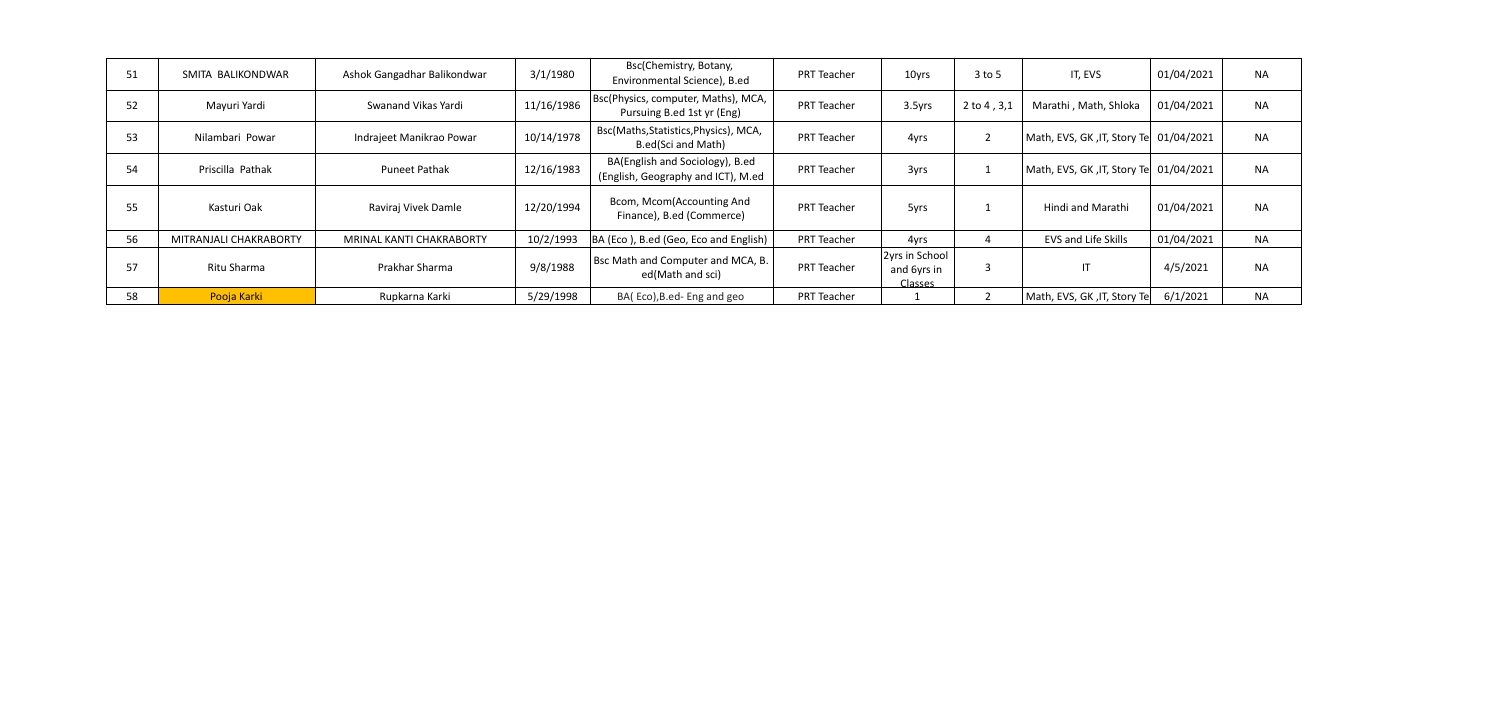## **Sanskriti Group Of Schools - BHUKUM-PP teachers Data 21-22**

| Sr. No          | Name of the Teacher              | Father/spouse name             | DOB (DD/MM/YY) | Qualification                                                  | <b>Designation</b>      | <b>Teaching Experience</b> | <b>Class Assigned</b> | <b>Subjects</b>          | <b>Appointment Date</b> | <b>Confirmation Date</b> |
|-----------------|----------------------------------|--------------------------------|----------------|----------------------------------------------------------------|-------------------------|----------------------------|-----------------------|--------------------------|-------------------------|--------------------------|
| 1               | <b>Meenal Gurjar</b>             | <b>Rohan Gurjar</b>            | 7/6/1981       | B.Sc Home Science with specialization in child<br>development  | <b>Pre-Primary Head</b> |                            |                       |                          | 4/1/2014                | 4/1/2015                 |
| $\overline{2}$  | Pushpa Jayram Mani               | Jayram Mani                    | 8/15/1965      | B.A, Diploma in Secreterial Course, TTC                        | PP Teacher              | 11                         | <b>UKG</b>            | Eng, Math,<br>EVS, Hindi | 9/18/2017               | 9/18/2018                |
| $\overline{3}$  | Samruddhi Dattatraya<br>Depolkar | Dattatraya Ganesh<br>Depolkar  | 4/12/1992      | B.Sc, B.ed                                                     | PP Teacher              | 5                          | <b>LKG</b>            | Eng, Math,<br>EVS, Hindi | 11/1/2016               | 11/1/2017                |
| $\overline{4}$  | Mukta Narendra Deshpande         | Bhushan Liladhar<br>Fegade     | 7/16/1980      | B.HSc, ECCE / NTT                                              | PP Teacher              | 5                          | <b>UKG</b>            | Eng, Math,<br>EVS, Hindi | 9/16/2019               | 9/16/2020                |
| $5\phantom{.0}$ | Shachi Durgesh Upadhye           | Durgesh Upadhye                | 6/14/1980      | <b>B.Com,TTC</b>                                               | PP Teacher              | 4.5                        | Nursery               | Eng, Math<br>and EVS     | 11/15/2017              | 11/15/2018               |
| 6               | Aarti Mayuresh wadekar           | Mayuresh Avinash<br>Wadekar    | 9/21/1984      | <b>B.Sc, M.Sc (Organic Chemistry), TTC</b>                     | PP Teacher              | $\overline{2}$             | <b>UKG</b>            | Eng, Math,<br>EVS, Hindi | 4/2/2018                | 4/2/2019                 |
| 7               | Meenakshi Bansal                 | Ankur Bansal                   | 11/30/1983     | B.Sc (computer science(Hons.), MCA, ECCD                       | PP Teacher              | 4                          | Nursery               | Eng, Math<br>and EVS     | 7/8/2019                | 7/8/2020                 |
| 8               | Shruti Ratnakar Limbkar          | Ratnakar Ramchandra<br>Limbkar | 3/31/1974      | BHSc, PGD - PPT, PGD-PPTC                                      | PP Teacher              | 3                          | <b>LKG</b>            | Eng, Math,<br>EVS, Hindi | 6/1/2017                | 6/1/2018                 |
| 9               | Anjali Abhay Ambhorkar           | Abhay Ashok<br>Ambhorkar       | 2/21/1976      | <b>B.Sc,TTC</b>                                                | PP Teacher              | 8                          | <b>UKG</b>            | Eng, Math,<br>EVS, Hindi | 11/1/2016               | 11/1/2017                |
| 10              | Pradnya Manoj Kannal             | Manoj Vijay Kannal             | 10/6/1978      | B.com, Diploma In Montessori Teacher<br><b>Training Course</b> | PP Teacher              | 8.8                        | LKG                   | Eng, Math,<br>EVS, Hindi | 10/3/2017               | 10/3/2018                |
| 11              | Pathan Anjum Javed               | Javed Papamiya<br>Pathan       | 6/1/1983       | <b>B.A,TTC</b>                                                 | PP Teacher              | 7                          | <b>UKG</b>            | Eng, Math,<br>EVS, Hindi | 3/21/2016               | 3/21/2017                |
| 12              | Janhavi Upendra Karambelkar      | Upendra Vinayak<br>Karambelkar | 3/11/1981      | B.com, M.com, TTC                                              | PP Teacher              | 4                          | <b>LKG</b>            | Eng, Math,<br>EVS, Hindi | 6/3/2019                | 6/3/2020                 |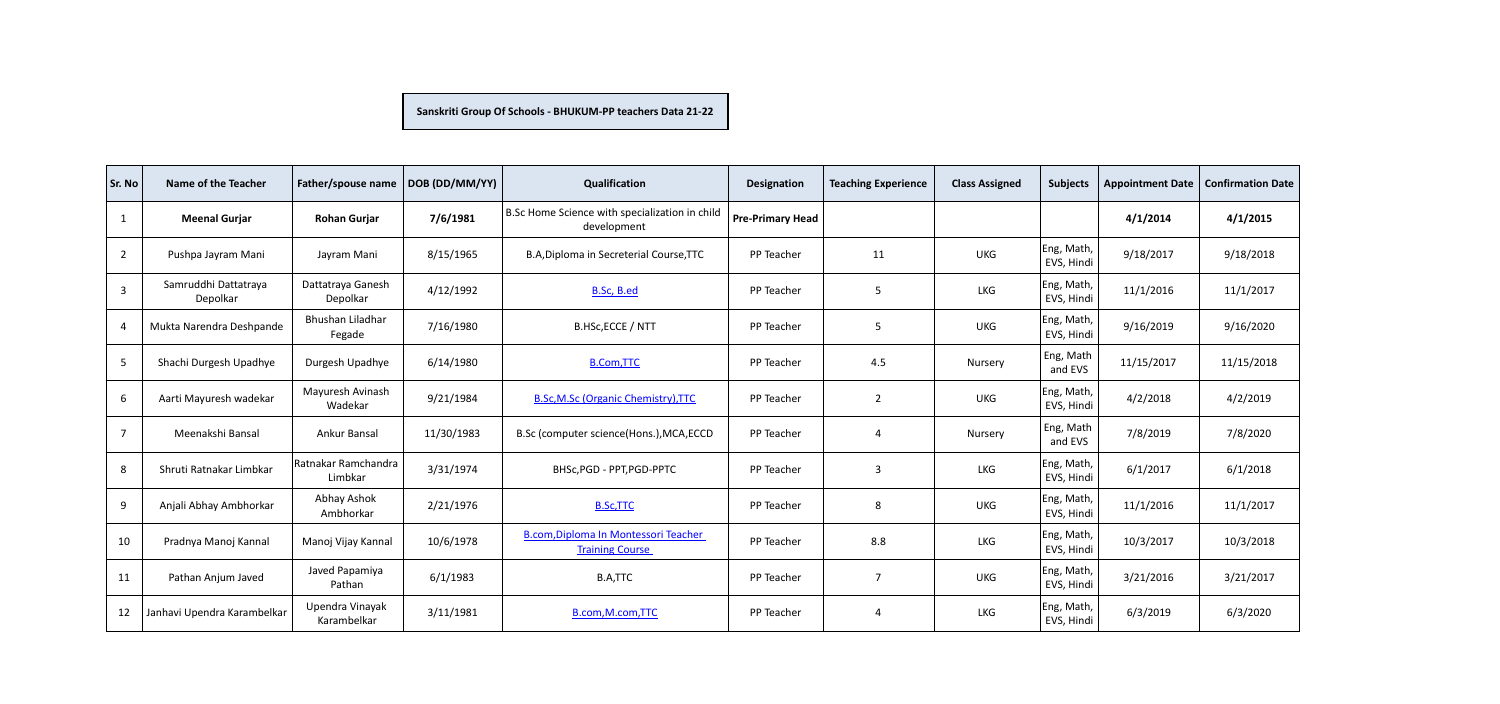| 13 | Yugandhara Suresh Parkhe        | Suresh Haribhau<br>Parkhe         | 10/23/1990 | B.A.M.A. (Economics), TTC                                                                 | PP Teacher | 4.5            | <b>UKG</b> | Eng, Math,<br>EVS, Hindi | 11/1/2017 | 11/1/2018 |
|----|---------------------------------|-----------------------------------|------------|-------------------------------------------------------------------------------------------|------------|----------------|------------|--------------------------|-----------|-----------|
| 14 | Ameeta Ravindranath<br>Kulkarni | Ravindranath<br>Rangnath Kulkarni | 1/2/1985   | BSc (Home Science), PG Diploma School<br>Psychology, ECCE                                 | PP Teacher | 12             | <b>UKG</b> | Eng, Math,<br>EVS, Hindi | 4/1/2019  | 4/1/2020  |
| 15 | Sampada Chandrashekhar          | Chandrashekhar Mani               | 6/11/1971  | <b>B.Com,TTC</b>                                                                          | PP Teacher | 3              | <b>UKG</b> | Eng, Math,<br>EVS, Hindi | 4/20/2018 | 4/20/2019 |
| 16 | Indrayani Kulkarni              | Mukul R .Kulkarni                 | 6/11/1970  | B.Sc.M.A.(Kathak Dance), B.Ed.                                                            | PP Teacher | 15             | LKG        | Eng, Math,<br>EVS, Hindi | 3/18/2013 | 3/18/2014 |
| 17 | Savita Anantharamu              | G V Anantharamu                   | 8/3/1970   | <b>B.com M.Com, Post Graduate Diploma in Pre-</b><br><b>Primary Teaching</b>              | PP Teacher | 8              | <b>UKG</b> | Eng, Math,<br>EVS, Hindi | 6/4/2012  | 6/4/2013  |
| 18 | Pooja Pavankumar Joshi          | Pavankumar Joshi                  | 8/8/1978   | B. A, Ntt                                                                                 | PP Teacher | 9.4            | <b>LKG</b> | Eng, Math,<br>EVS, Hindi | 6/1/2016  | 6/1/2017  |
| 19 | Ashwini Prakash Mardikar        | Prakash Mardikar                  | 1/31/1980  | B.Sc,M.C.M,PPTC                                                                           | PP Teacher | $\overline{2}$ | Nursery    | Eng, Math<br>and EVS     | 4/9/2018  | 4/9/2019  |
| 20 | Kanisha Amit Sapare             | Amit Shankar Sapare               | 5/30/1985  | <b>B.Com, Diploma in MTT</b>                                                              | PP Teacher | $\mathbf{1}$   | LKG        | Eng, Math,<br>EVS, Hindi | 3/17/2019 | 3/17/2020 |
| 21 | Sugatha Rajesh Panickar         | Rajesh Sivasankaran<br>Panickar   | 3/11/1978  | D.Ed                                                                                      | PP Teacher | 16             | LKG        | Eng, Math,<br>EVS, Hindi | 6/13/2017 | 6/13/2018 |
| 22 | Meena Aparty Behera             | Aparty Kumar Behera               | 3/27/1967  | Bachelor of Commerce, Early Childhood Care,<br><b>Education and Administration Course</b> | PP Teacher | $\overline{2}$ | <b>UKG</b> | Eng, Math,<br>EVS, Hindi | 4/1/2019  | 4/1/2020  |
| 23 | Anjali Abhijeet Dalal           | Abhijeet Sanjay Dalal             | 10/30/1983 | BE (Civil), TTC                                                                           | PP Teacher | 5.2            | Nursery    | Eng, Math<br>and EVS     | 4/1/2015  | 4/1/2016  |
| 24 | Mukta Ashish Gothe              | <b>Ashish Anand Gothe</b>         | 7/22/1980  | B.Com, M.Com, TTC                                                                         | PP Teacher | 6              | <b>UKG</b> | Eng, Math,<br>EVS, Hindi | 4/3/2017  | 4/3/2018  |
| 25 | Radhika Parag Deshmukh          | Parag R Deshmukh                  | 3/3/1988   | B.Com, TTC                                                                                | PP Teacher | 2.5            | LKG        | Eng, Math,<br>EVS, Hindi | 5/11/2021 | NA        |
| 26 | Sai Rahul Ghanekar              | Rahul Anil Ghanekar               | 7/17/1986  | B.Sc,M.Sc(Microbilology),TTC                                                              | PP Teacher |                | Nursery    | Eng, Math<br>and EVS     | 5/11/2021 | NA        |
| 27 | Vinutha Kiran Shetty            | Kiran S Shetty                    | 3/1/1985   | B.Sc, M.Sc(IT), TTC                                                                       | PP Teacher | $\mathbf{1}$   | Nursery    | Eng, Math<br>and EVS     | 5/11/2021 | <b>NA</b> |
| 28 | Shriya Shriyash Dixit           | Shriyash Prabhakar<br>Dixit       | 5/20/1983  | B.Sc Microbiology, M.Sc Microbiology, PG<br>Diploma in TTC                                | PP Teacher | $\mathbf{1}$   | LKG        | Eng, Math,<br>EVS, Hindi | 5/11/2021 | <b>NA</b> |